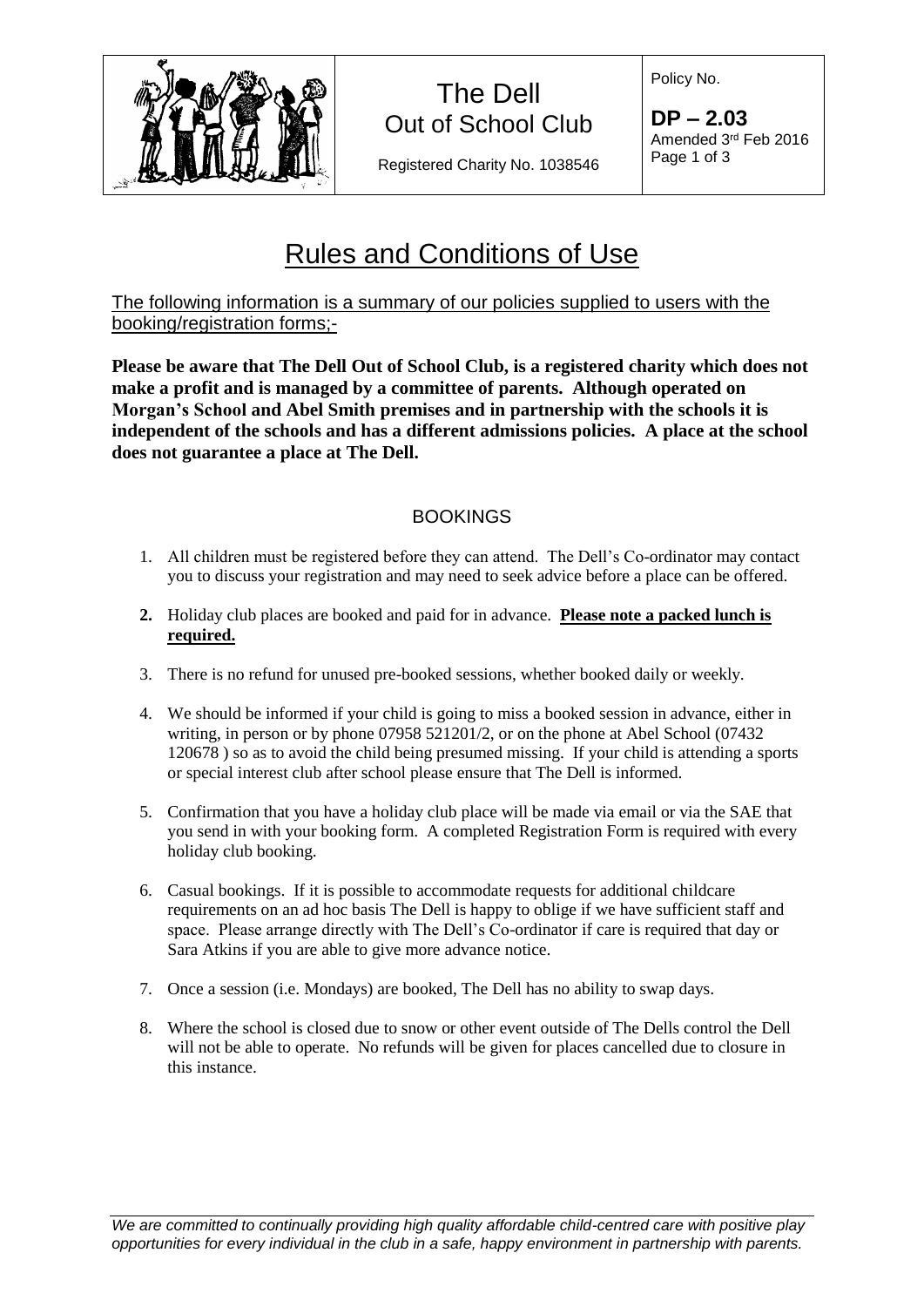

Registered Charity No. 1038546

Policy No.

**DP – 2.03** Amended 3 rd Feb 2016 Page 2 of 3

## DROPPING OFF CHILDREN TO BREAKFAST AND HOLIDAY CLUBS

Children MUST be brought onto the premises by a parent/carer and signed in. Please don't leave your child in the corridor or to walk in by themselves from the car park. This also applies during the holiday club.

Breakfast hours are confirmed on your booking forms -please DO NOT drop your children off any earlier.

## COLLECTION OF CHILDREN

Children must be signed out by their parent or authorised collector.

Children will only be allowed to leave the premises with an authorised collector, as indicated on their registration form. In cases of emergency please telephone 07958 521201/2 or Abel Smith (07432120678) to let us know if someone else is unexpectedly collecting your child. All children must be collected by an adult. Any person unknown to staff will be challenged.

There is a late collection fee of £7.00 per 15 minutes or part thereof for every child collected after 6.00pm. This fee will be invoiced to you in due course.

## VALUABLES

Precious and valuable items should not be brought to The Dell. The Dell accepts no responsibility for the loss of any item whatsoever. Clothing and bags should be labelled with the owner's name. No outside toys (scooters, skates, skateboards, bikes etc.) should be bought to The Dell at any time.

## EQUAL OPPORTUNITIES

We are determined to make sure every child is treated fairly and equally. Out Equal Opportunities Policy is available for all parents to read. It is, however, essential that parents speak with The Dell's Co-ordinator prior to registration regarding any special needs be they medical or social so as to ensure that we can endeavour to meet them in a timely fashion and if necessary arrange to recruit additional staff with appropriate training.

#### BEHAVIOUR MANAGEMENT

Our aim is to provide a safe and happy environment for all children. We want your children to have a good time, but we expect them to be responsible and courteous to each other and to the leaders. They are expected to obey any instructions given by staff. If there is a persistent problem the Co-ordinator will talk to the parents about their child to try to sort out the difficulties together. No child will be punished physically. If a child is breaking the rules, they will initially be reminded of them. They may be withdrawn from the group for a time,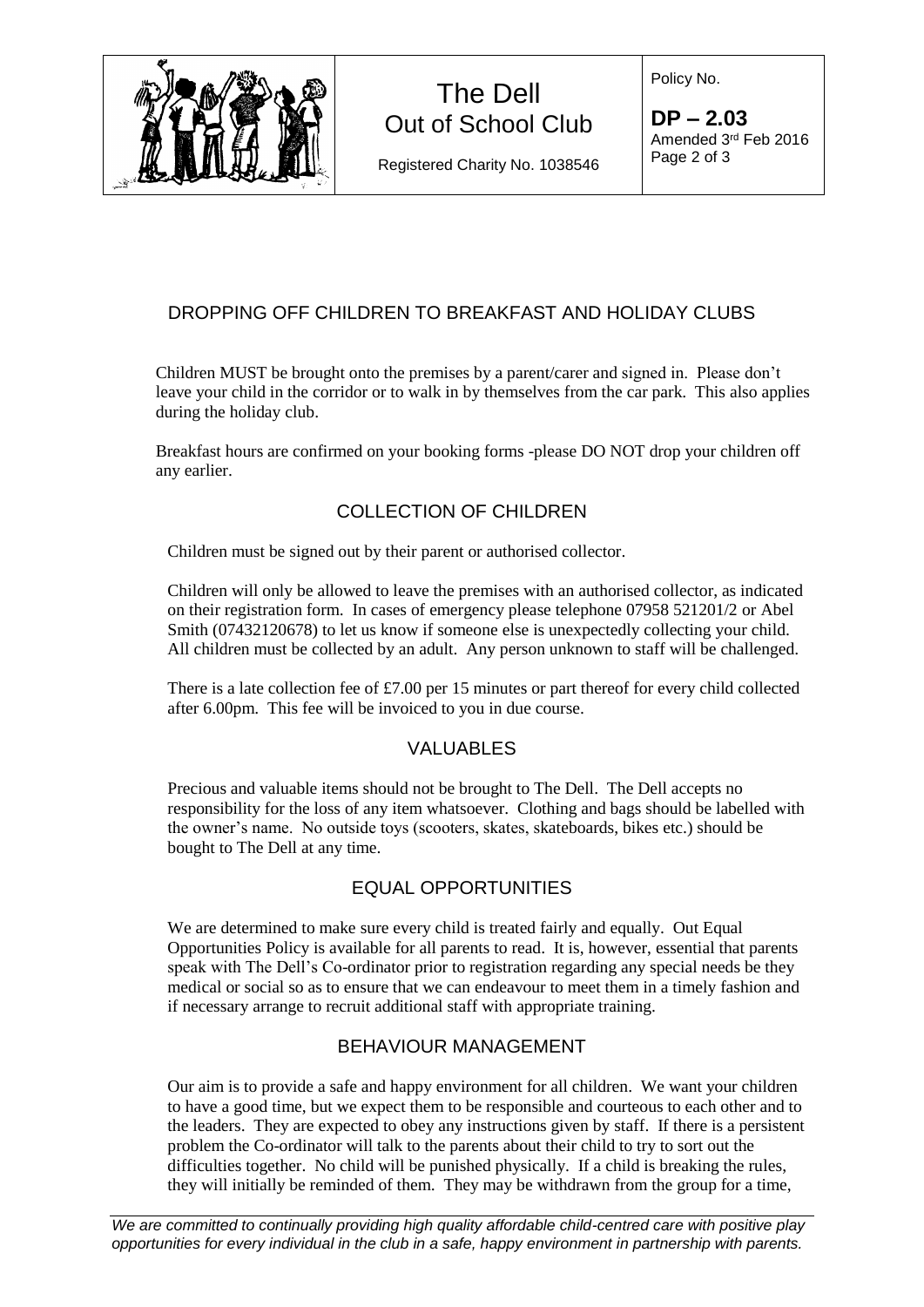

Policy No.

Registered Charity No. 1038546

**DP – 2.03** Amended 3 rd Feb 2016 Page 3 of 3

and spoken to by the Playleader. All incidents of a serious nature will be recorded. It may be necessary to telephone parents and request that they speak to their child over the phone or come to collect them.

The Dell operates a Three Point Rule Policy copy enclosed.

## **EXCLUSIONS**

If there is persistent uncontrolled and undisciplined behaviour (including shouting, swearing, refusing to obey instruction, aggressive, violent, bullying and intimidating behaviour) we may have to suspend or permanently exclude a child from The Dell, the safety and well-being of other children will be given greater consideration. No refund can be made in the case of exclusion or suspension.

#### ILLNESS

Children who are ill should not attend. No refund can be made in the case of illness.

### CHILD PROTECTION

We work in partnership with parents/carers and respect confidentiality. However, the Children's Act 1989 promotes the welfare and safeguard of children in childcare and education establishments. As a result, our first concern will always be the welfare of our children and if a concern is raised within The Dell we cannot guarantee confidentiality, as it will be reported to Social Services.

#### COMPLAINTS PROCEDURE

If you have a complaint, which you have been unable to resolve with The Dell Co-ordinator you can obtain a copy of our complaints procedure from our website.. For those wishing to take a complaint further Ofsted: 0300 123 4666